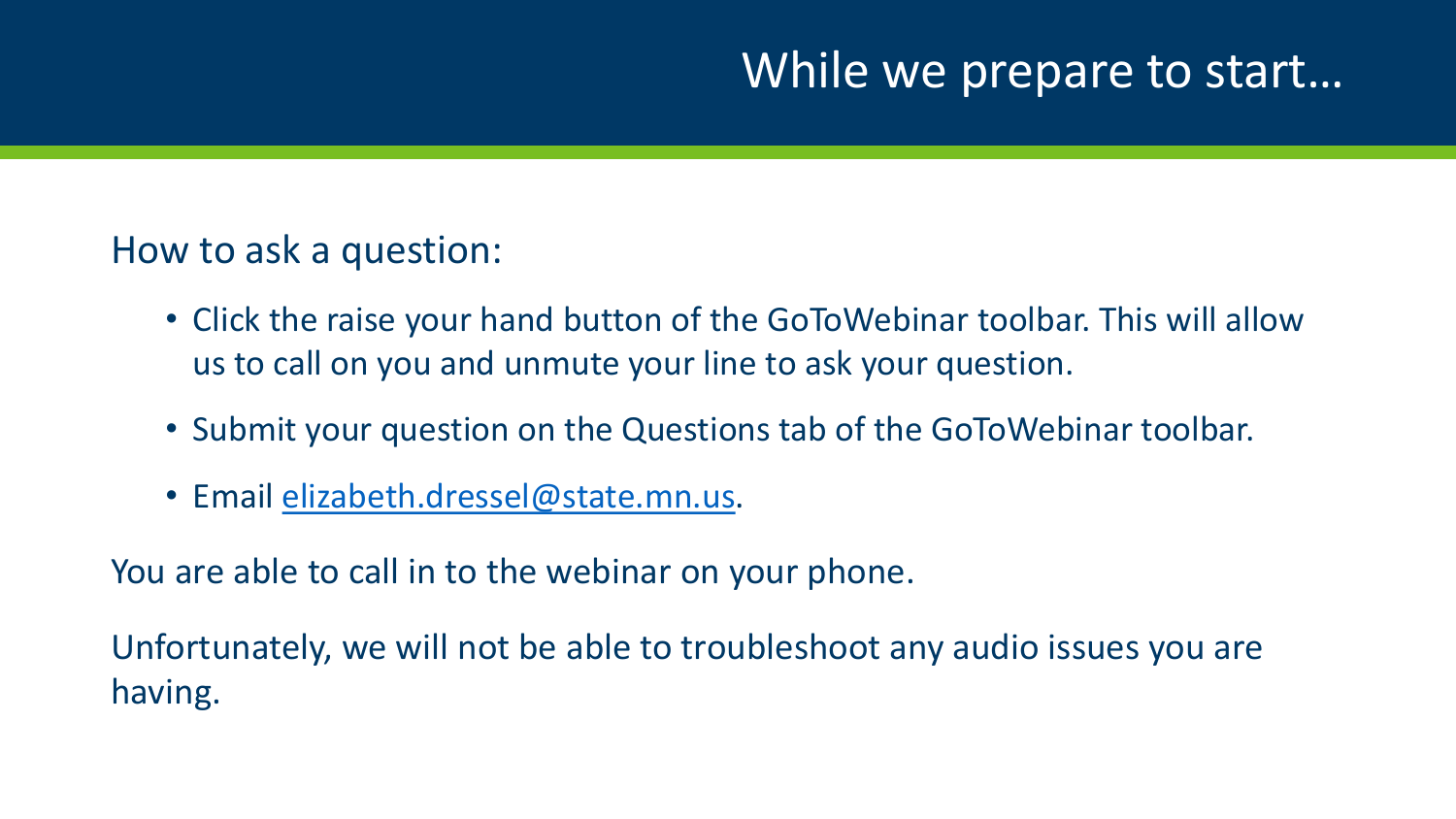# **MINNESOTA** INTERAGENCY COUNCIL ON HOMELESSNESS

## Weekly Provider Webinar: Statewide Updates on COVID-19 and Homelessness

December 15, 2021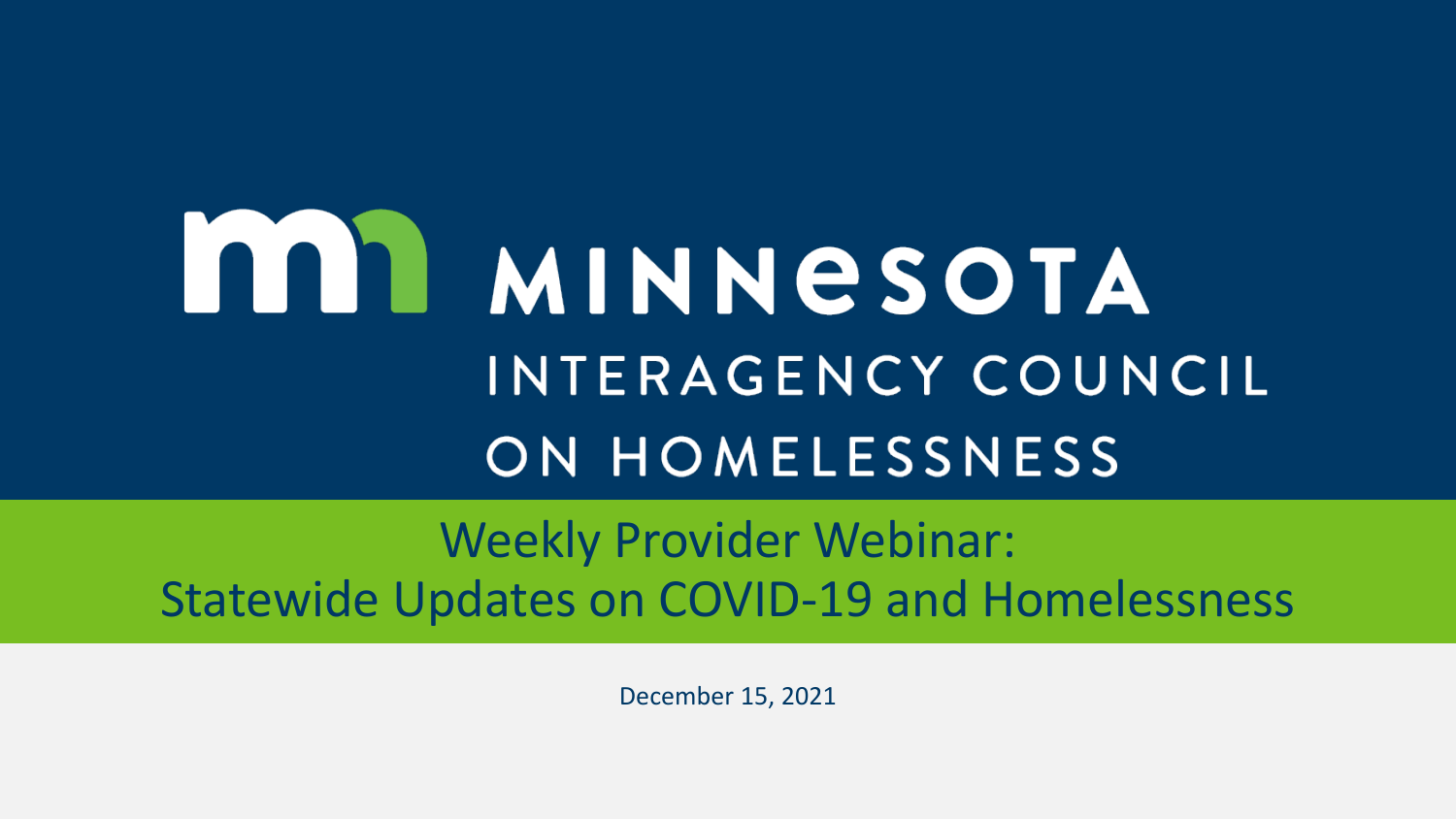## Agenda

| <b>Time</b>   | <b>Topic</b>                        |
|---------------|-------------------------------------|
| $1:00 - 1:05$ | Welcome and opening remarks         |
| $1:05 - 1:30$ | Updates from the State of Minnesota |
| $1:30 - 1:55$ | <b>Questions and answers</b>        |
| $1:55 - 2:00$ | <b>Closing remarks and adjourn</b>  |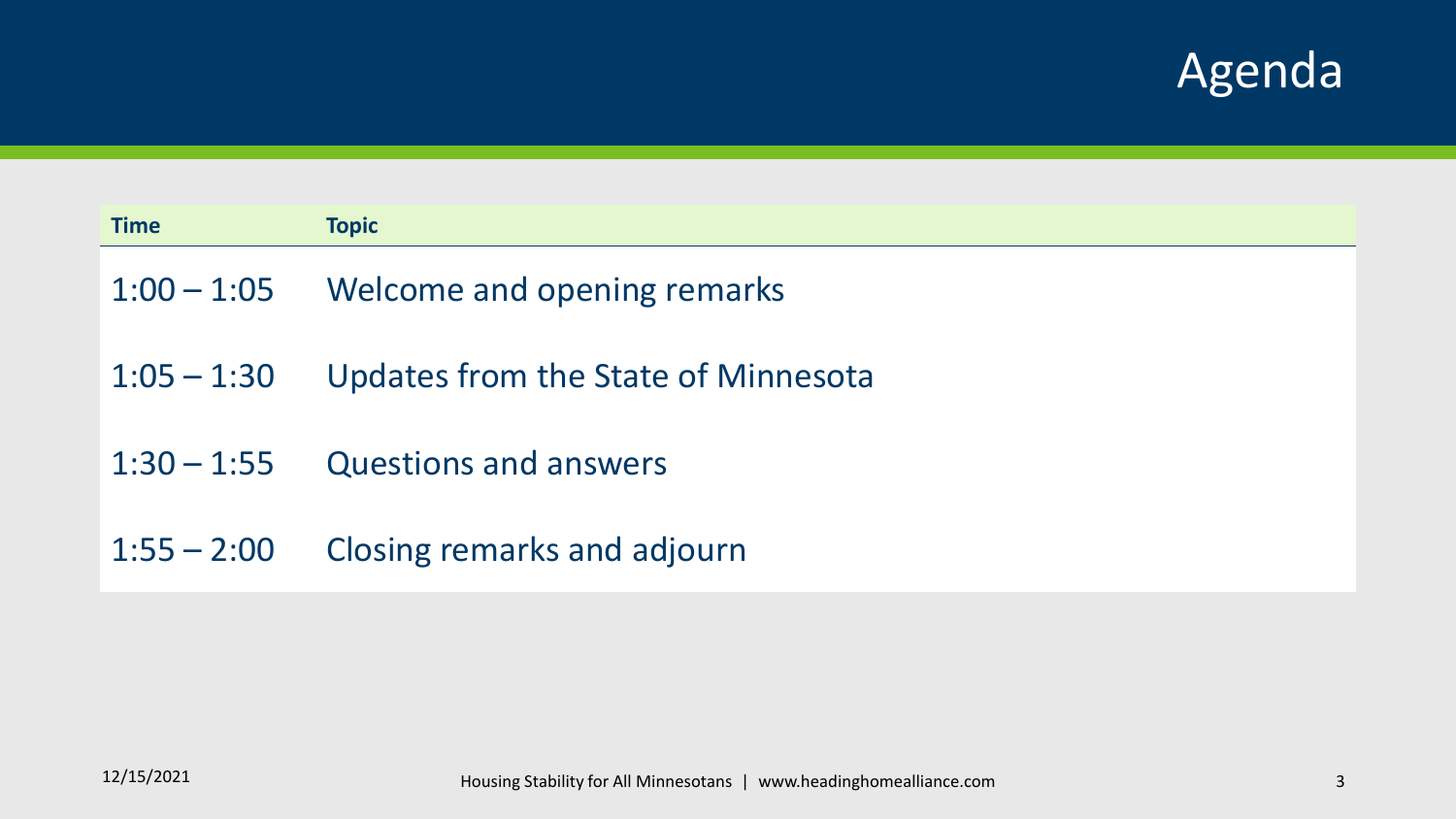## Schedule Updates

- Last webinar for 2021 will be next week on December 22, 2021.
- **The webinar on December 29, 2021 is cancelled.**
- Speakers Bureau will be pushed out one week to January 12, 2022. The prep session will be on Tuesday, January 11, 2022.
- No December peer-to-peer conversation. The next conversation will be on Tuesday, January 18, 2022 from 3:00 – 4:00 p.m. and the discussion topic is supporting and motivating staff.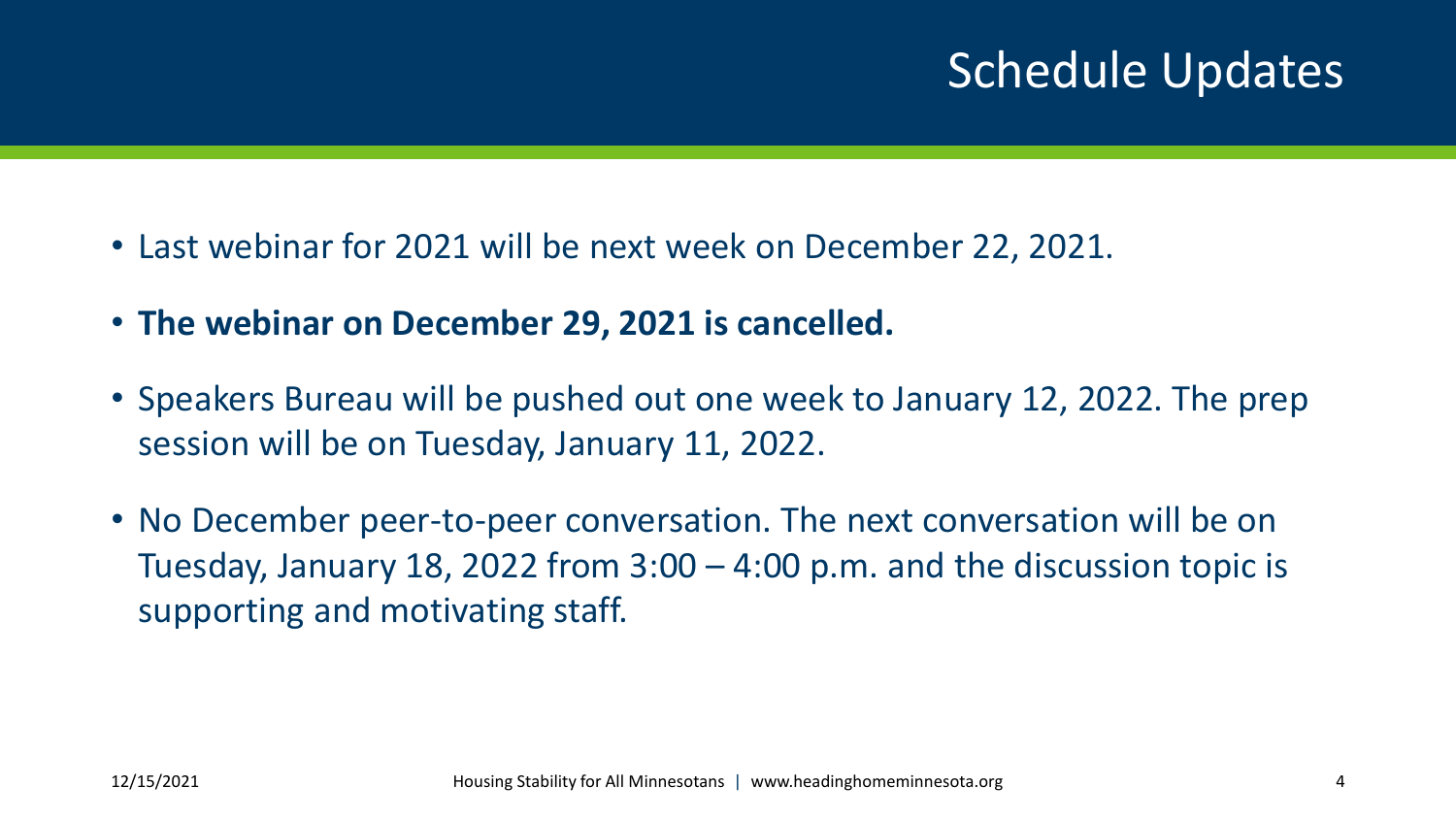## Visit the Heading Home Alliance COVID-19 page

- Latest resources, guidance, and contact lists
- [https://headinghomealliance.com/covid-19-response-and-resources-for](https://headinghomealliance.com/covid-19-response-and-resources-for-homeless-service-providers/)homeless-service-providers/

| 000               | ÷.<br>$\times$                                                                                         |                                                                                       |                                               |                  |    |              | <b>Artist</b>        |
|-------------------|--------------------------------------------------------------------------------------------------------|---------------------------------------------------------------------------------------|-----------------------------------------------|------------------|----|--------------|----------------------|
| $\leftrightarrow$ |                                                                                                        |                                                                                       | $\triangledown$ $\alpha$<br>$\alpha$          |                  | ★直 | $\Downarrow$ | $\hat{\mathbf{n}}$ = |
|                   | Minnesota Heading Home Alliance                                                                        |                                                                                       |                                               |                  |    |              |                      |
|                   | A partnership between the State of Minnesota, the Continuums of Care,<br>and the Tribal Collaborative. | COVID-19 Response<br>and Resources for<br><b>Homeless Service</b><br>Providers $\sim$ | <b>Training Materials</b><br><b>Blog Feed</b> | <b>Documents</b> |    |              |                      |
|                   |                                                                                                        | Who We Are                                                                            |                                               |                  |    |              |                      |

**COVID-19 Response and Resources for** Homeless Service Providers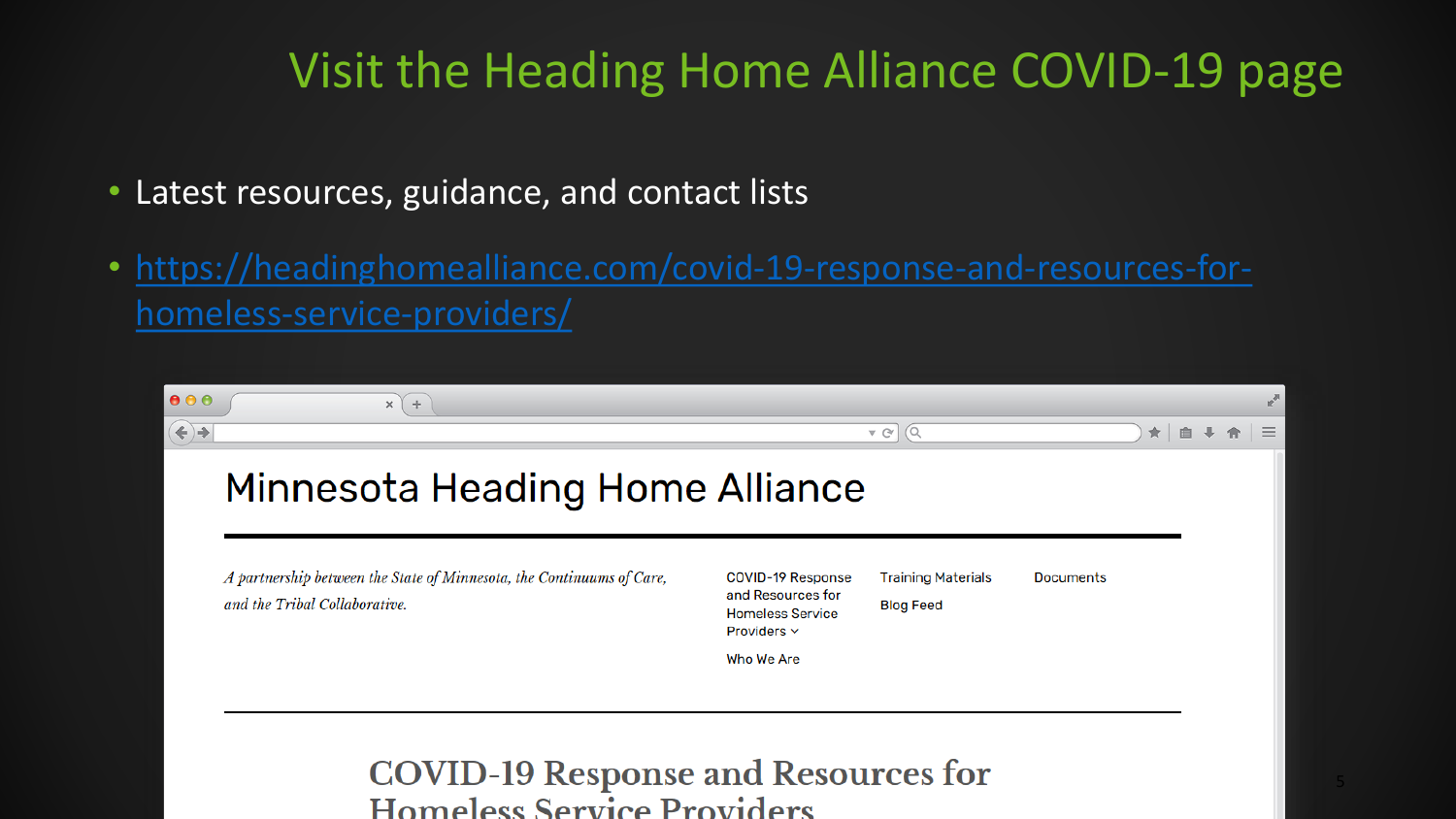## We need your help spreading the word

- For announcements about these calls, sign up for Minnesota Housing's eNews
- <http://www.mnhousing.gov/sites/np/enews>
- Select "Topics and Issues for Providers Serving People Experiencing Homelessness"
- **Please encourage your colleagues to do so!**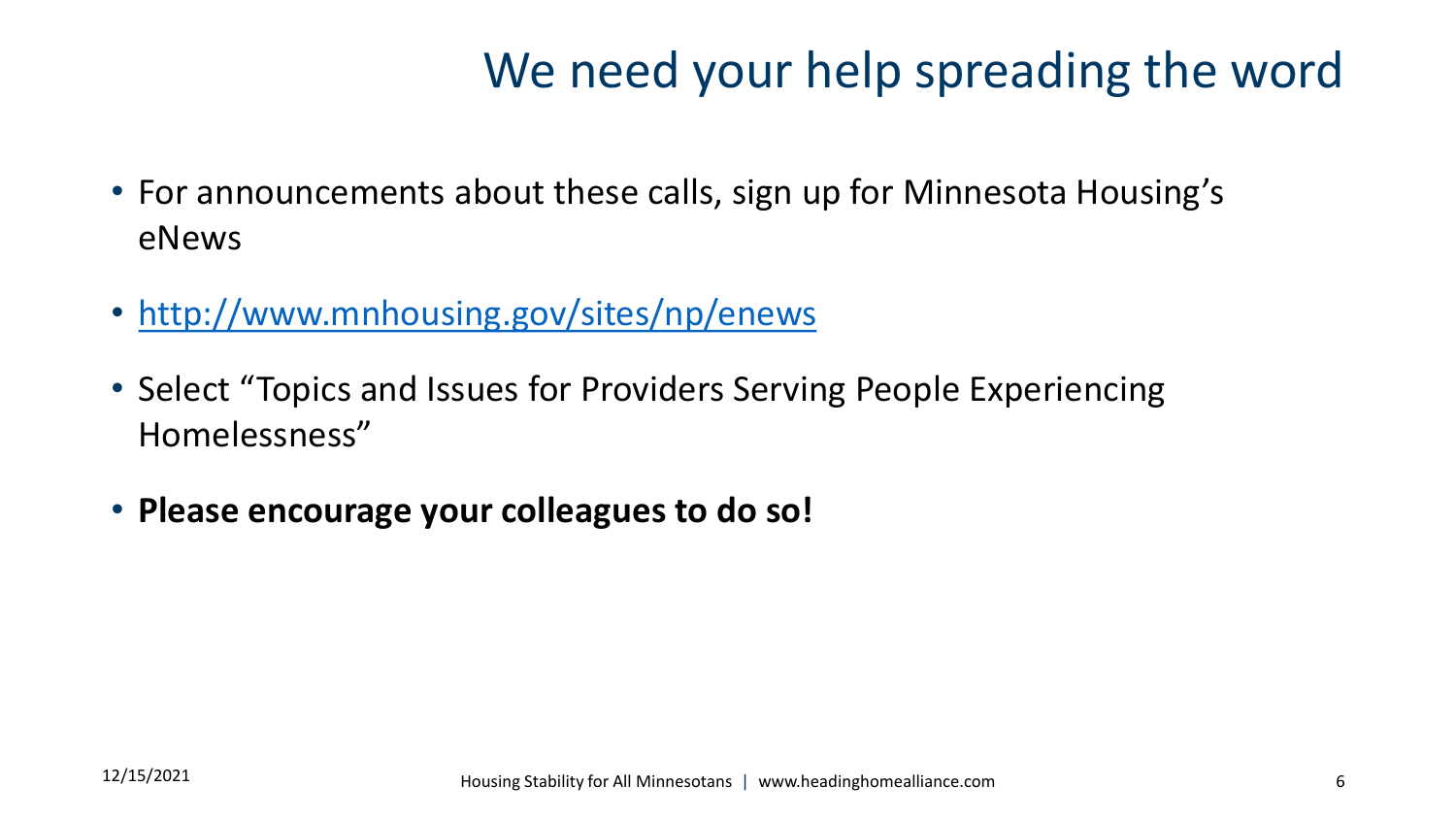## MDH Update

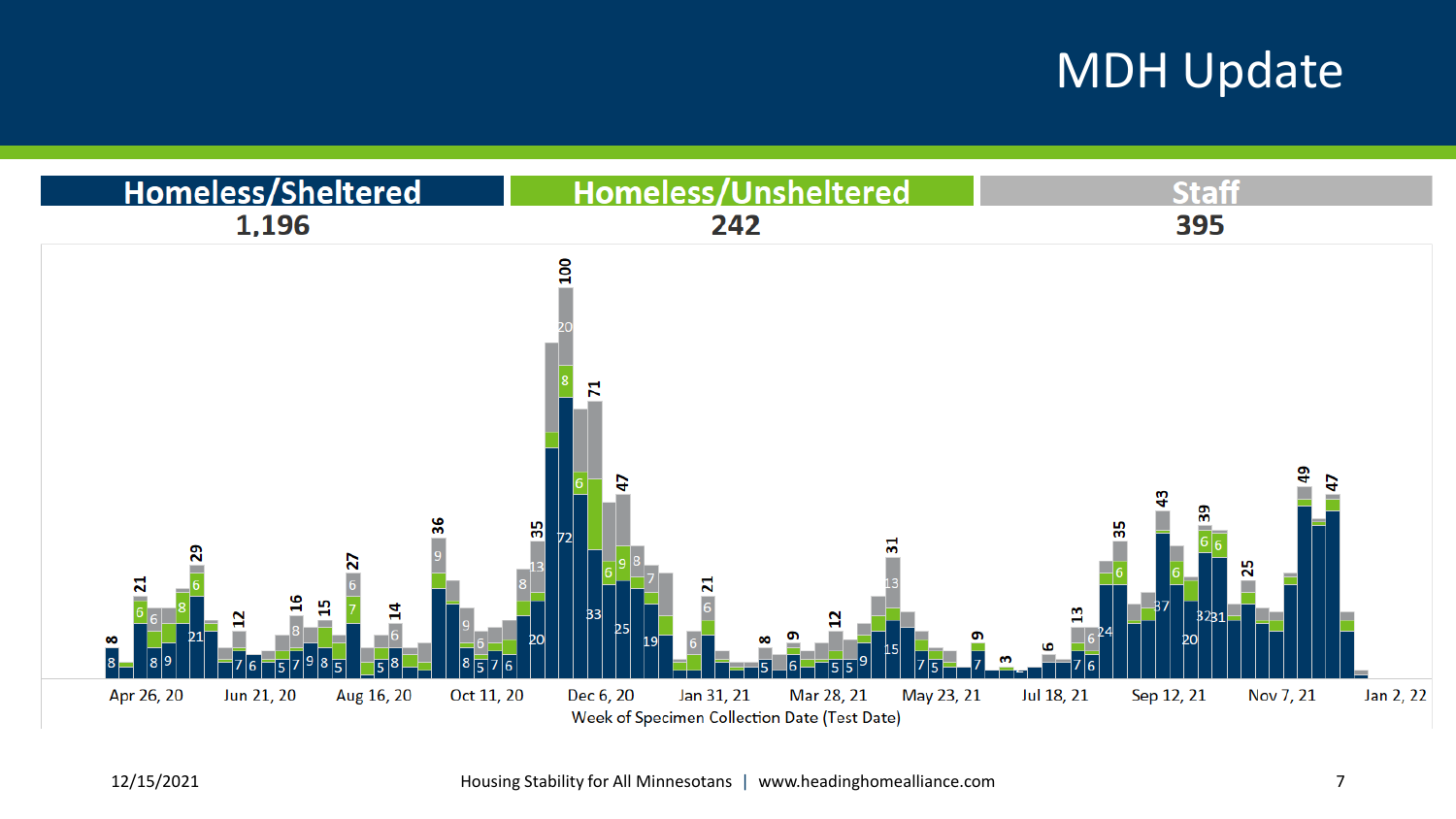

## **Point-in-Time Count**

MDH Congregate Living Response Team for COVID-19

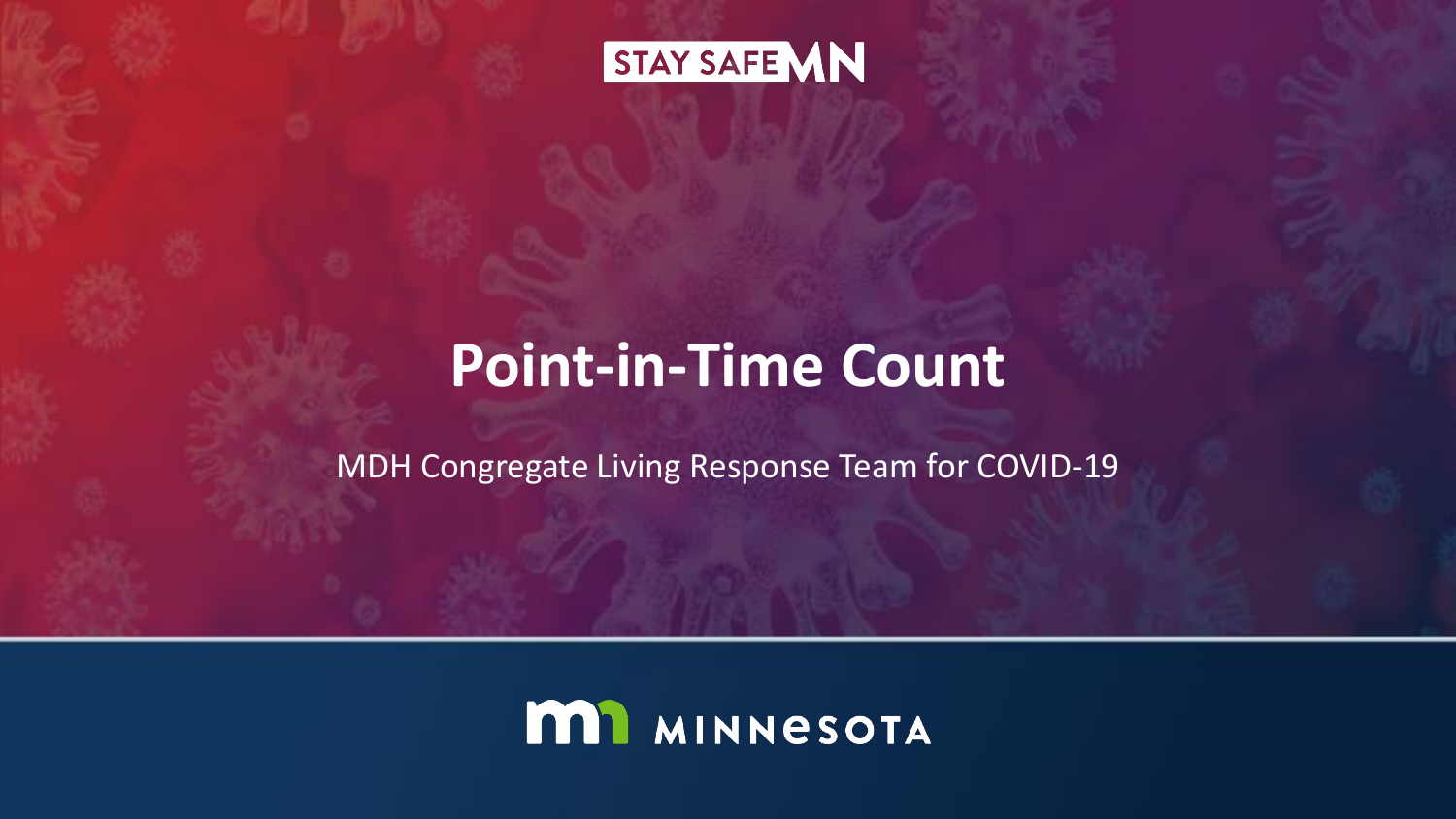## **Planning Phase**



- Have individuals conducting the count:
	- **Show proof of full COVID-19 vaccination, or**
	- **Present proof of a negative COVID-19 PCR test taken within 72 hours.**
- Procure medical masks (surgical, KN95) to have available for people conducting the count, and extra masks for interviewees.
	- Organizers should also consider having eye protection/face shields, gloves, and hand sanitizer available.
	- Check with emergency managers for PPE supplies: <https://dps.mn.gov/divisions/hsem/contact/Pages/county-emergency-managers.aspx>
- Recommend people conducting the count get their COVID-19 boosters and a Flu shot.
- Check with local public health departments and Public Health Preparedness Consultants for your area: <https://www.health.state.mn.us/about/org/ch/epr/phpc/index.html>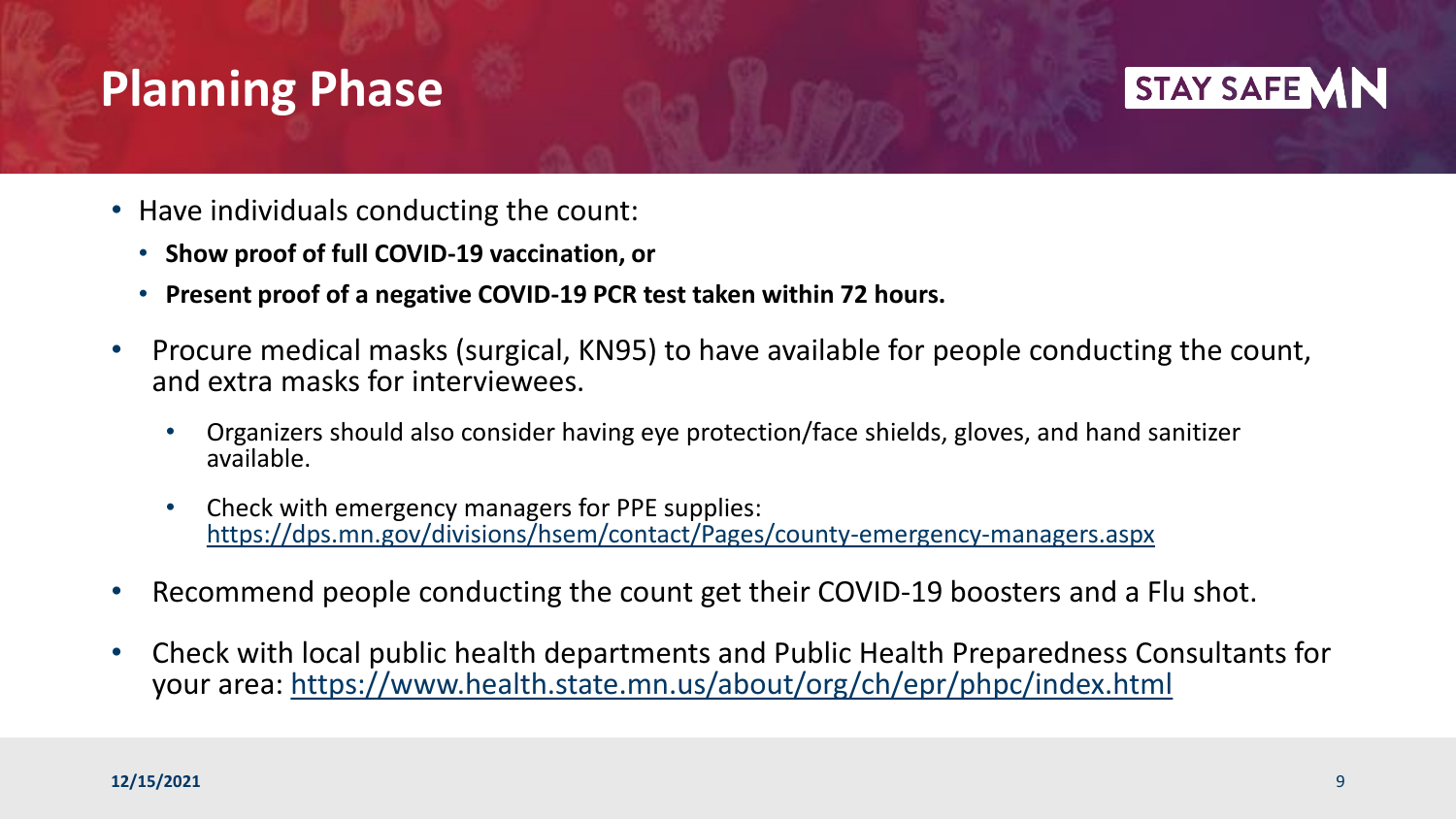## **During the Count**



- Screen participants for symptoms at beginning of event and consider rapid-testing.
- Have participants offer masks to interviewees.
- Masks should be required at any time physical distancing cannot be maintained.
	- Because community transmission rates are high, participants should also consider wearing eye protection/face shields, and gloves.
- Hand sanitizer should be provided and used between interactions.
- In vehicles, participants should remain masked.
- Ideally, organizers would keep track of who works together, and who they interview in case contact tracing measures are needed in the future. Organizers should make sure to collect contact information for the same reason.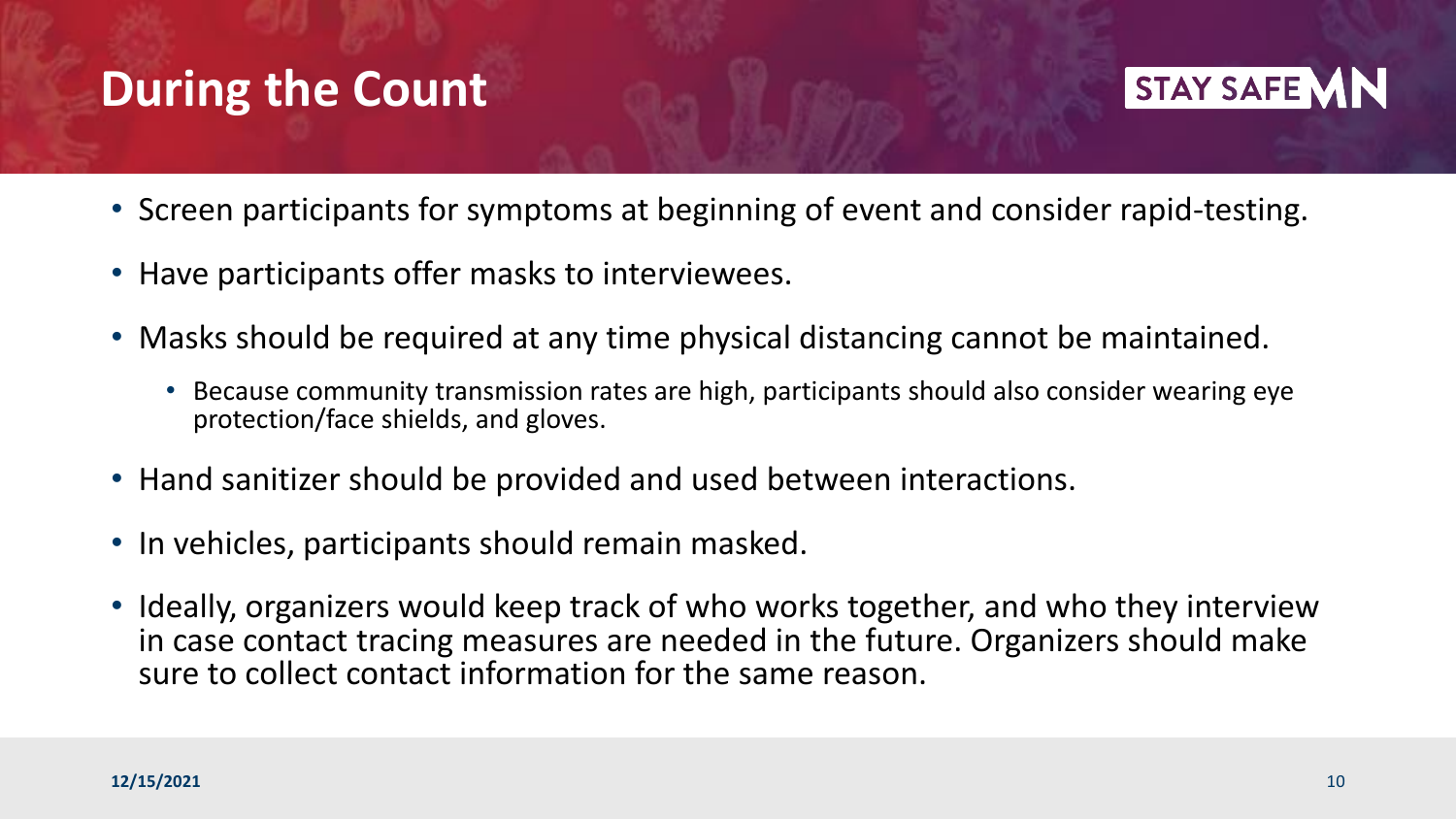## **After the Count**



- Participants should self-monitor for symptoms for 14 days after the count. If symptoms develop, they should stay home and get tested for COVID-19.
- Participants should consider getting tested 5-7 days after the count.
- If someone tests positive after the event, they are encouraged to report their status to MDH and organizers in order to conduct contact tracing and share exposure notifications.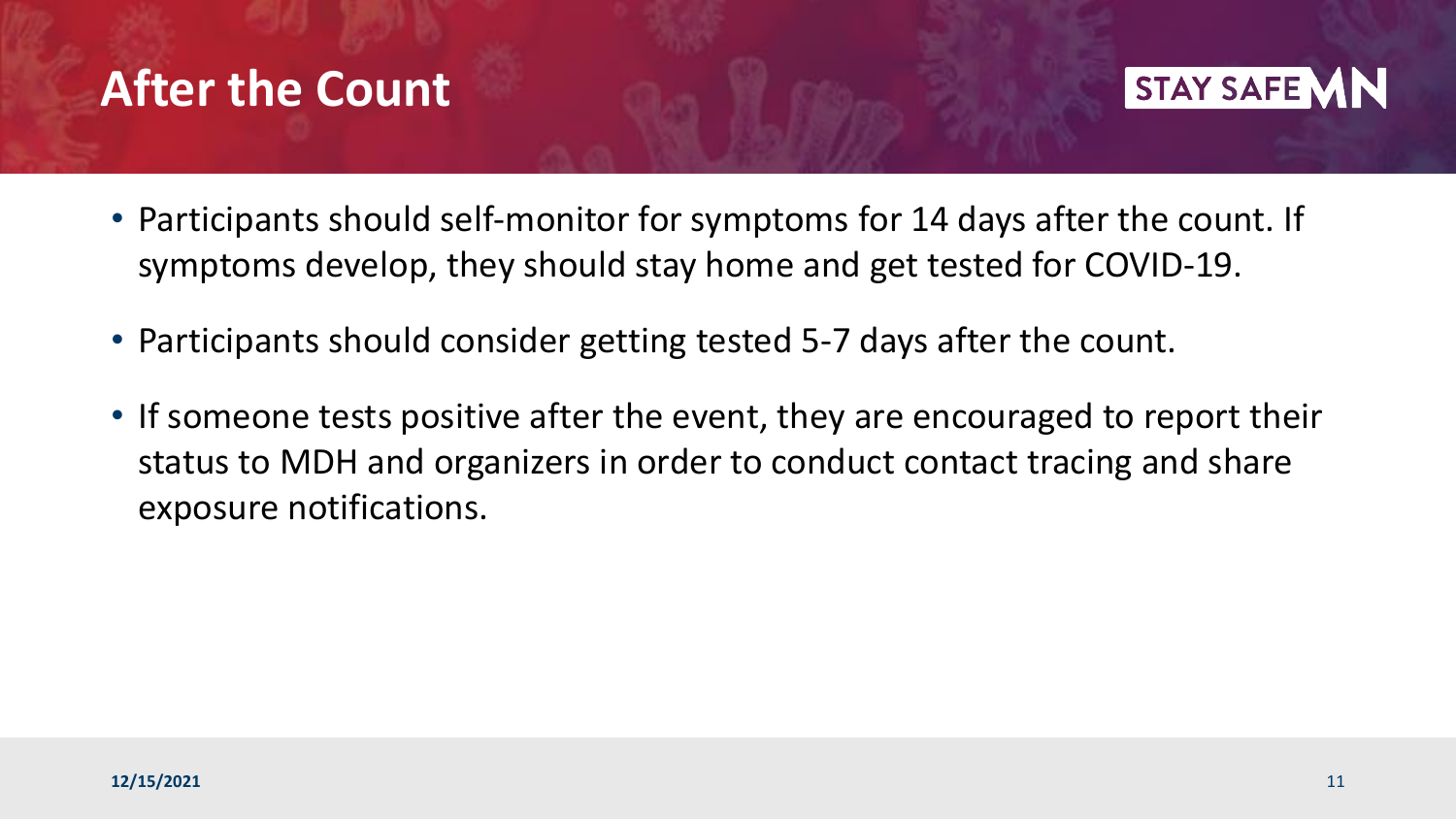### **Resources**



- The docket app can help check vaccination records:
	- <https://www.health.state.mn.us/people/immunize/miic/records.html>
- Transportation Guidance:
	- <https://www.health.state.mn.us/diseases/coronavirus/guidetransport.pdf>
- Consider having vaccine or COVID-19 referral information available for participants to hand out as needed.
	- <https://www.health.state.mn.us/diseases/coronavirus/materials/index.html>
	- <https://headinghomealliance.com/covid-19-vaccine-information/>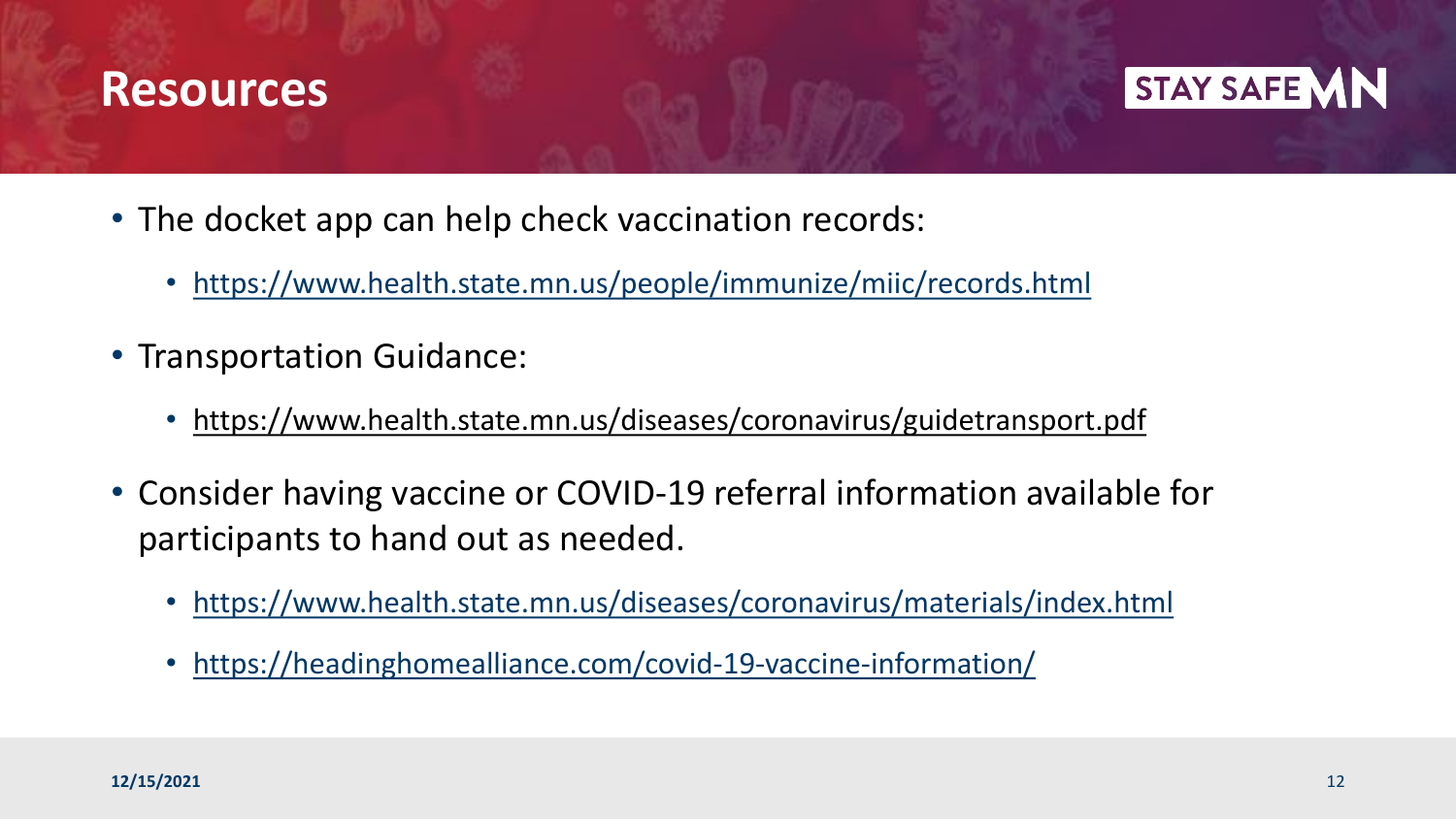# Thank you!

MDH Congregate Living Response Team for COVID-19 Health.R-Congregate@state.mn.us Rebecca.Huebsch@state.mn.us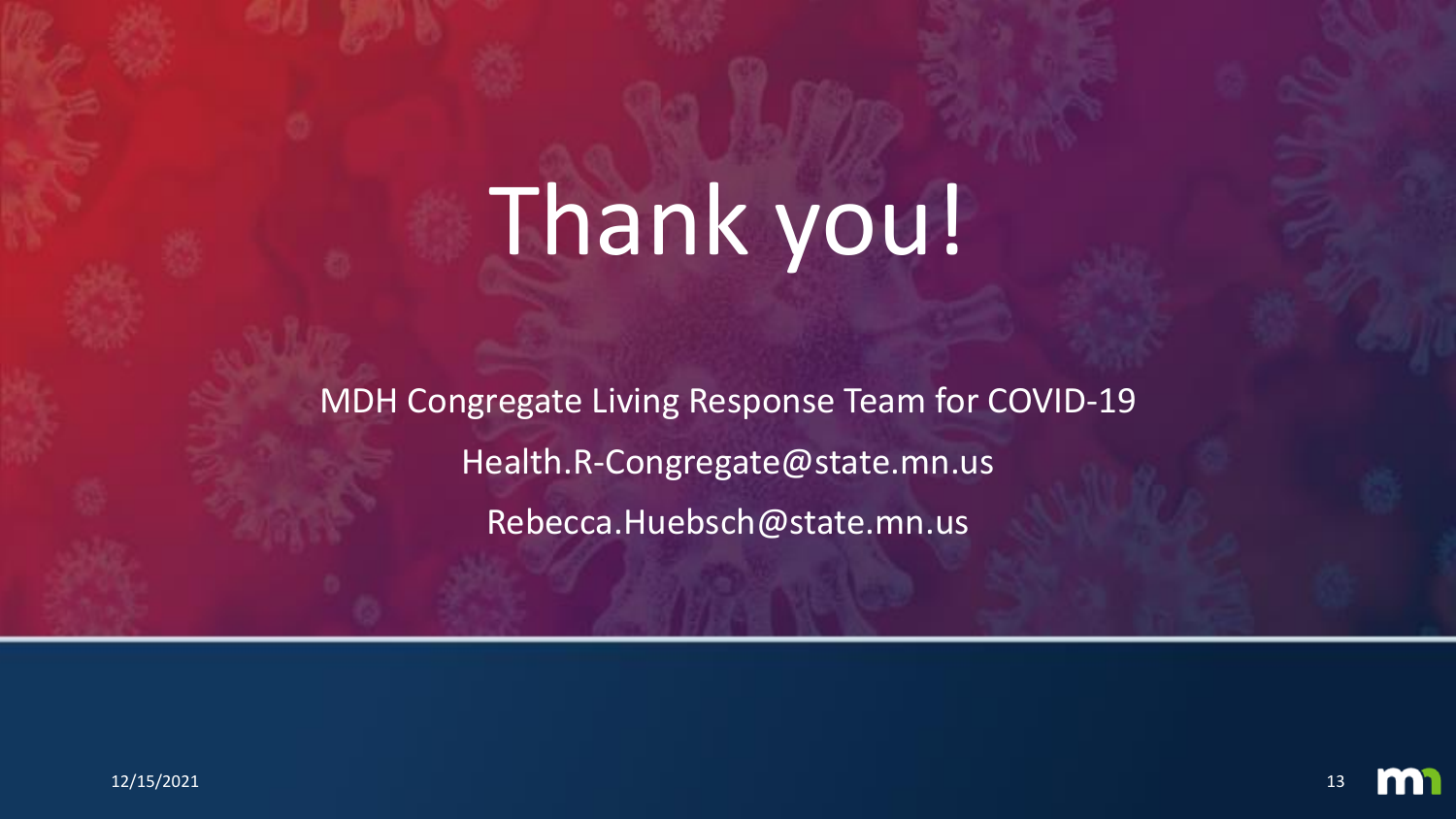## Shelter Outbreak Funding

#### **Fiscal Recover Funds (FRF) Summary**

- \$10 million
- COVID-19 Response in Shelters
- Focus on active outbreaks in shelter (3+ confirmed cases)

#### **Eligible Uses To-Date:**

- Wages for Staff to Isolate/Quarantine
- Isolation/Quarantine
- Emergency Staffing
- Hazard Pay
- Other

#### *NEW-Expanded Use to Include Isolation/Quarantine Space Not Necessarily Connected to Active Outbreak*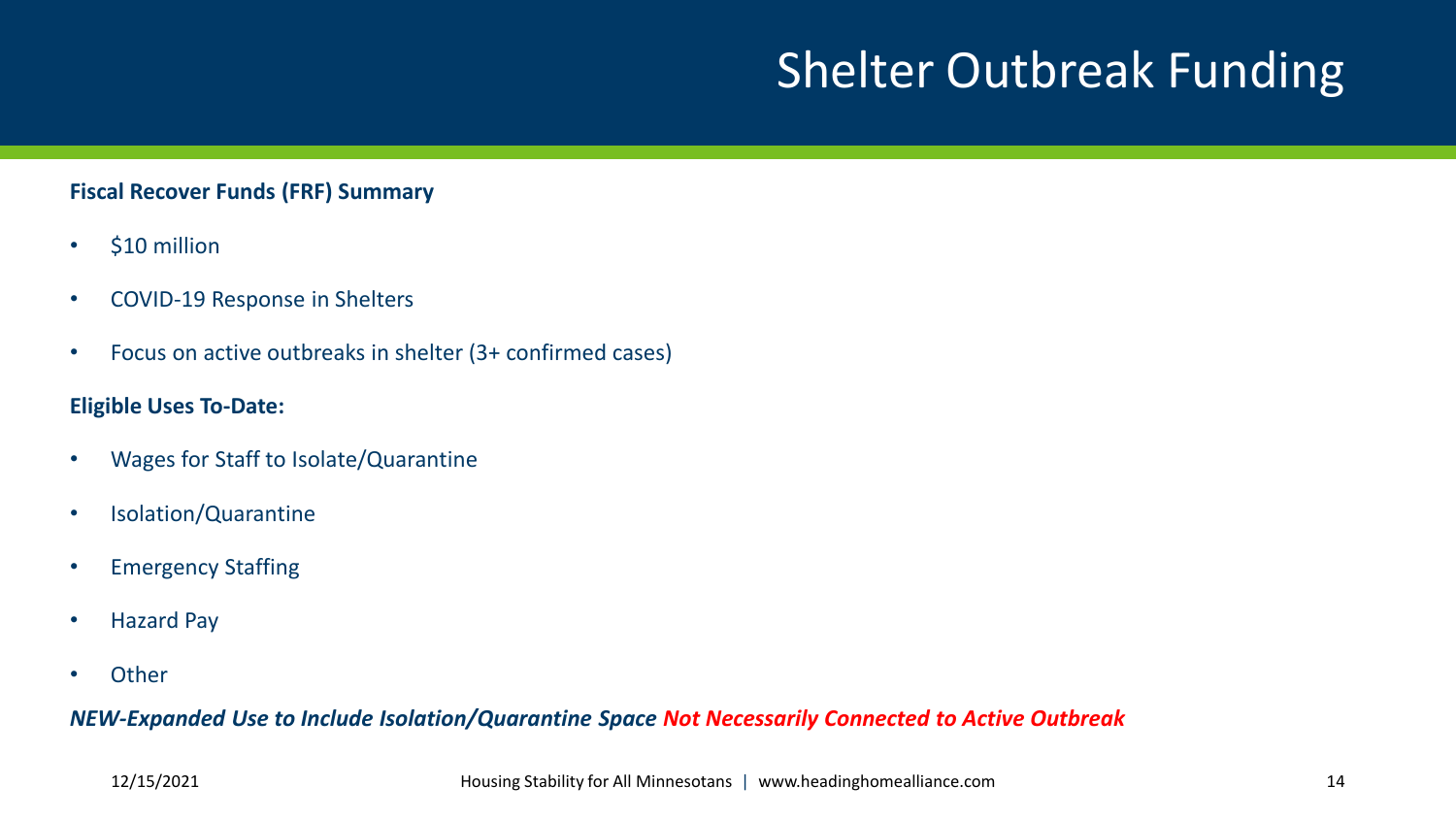# Isolation/Quarantine Space Non-Outbreak Related

### **OPTION 1**

- **Standing Isolation/Quarantine Space**
	- Space would serve a geographic area where there are one or more shelters, and no other community isolation/quarantine spaces exists
	- Available to any person experiencing homelessness who would otherwise go to shelter but are unable due to testing positive or being directly exposed
	- For people staying in a shelter or who are trying to access shelter but must Isolate/Quarantine before accessing due to:
		- Tested positive,
		- Direct contact with someone who tested positive, OR
		- Is symptomatic and waiting test results.

#### **OPTION 2**

- **Provider-Specific Isolation/Quarantine Space**
	- Isolation/Quarantine space for someone staying in your shelter or someone who is trying to access your shelter, must isolate or quarantine because they:
		- Tested positive,
		- Direct contact with someone who tested positive, OR
		- Is symptomatic and waiting test results.
	- Funding available regardless of outbreak status at shelter
	- No other existing community isolation/quarantine space is available in the area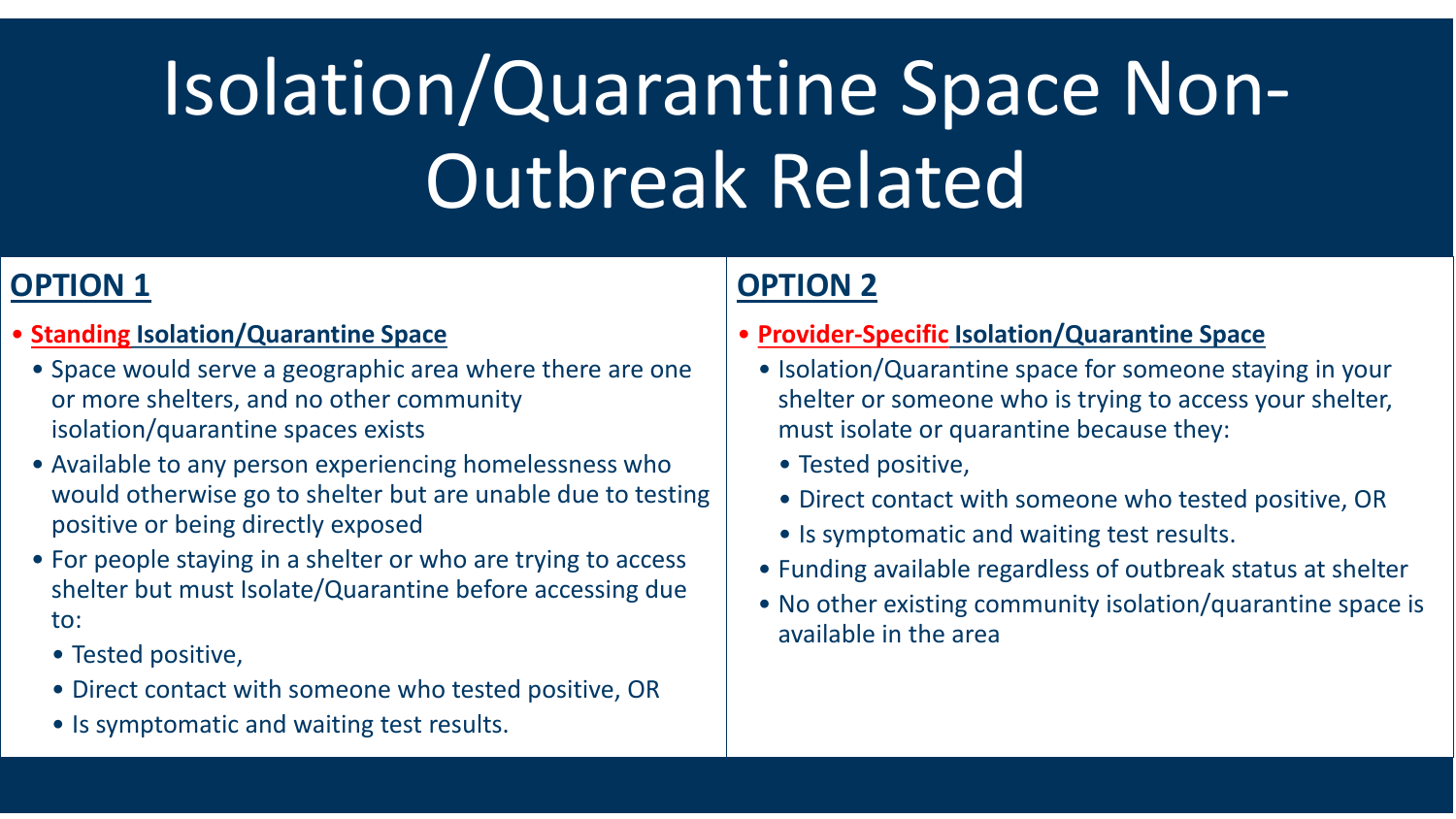## Shelter Outbreak Funding

- The survey to request funding, details on eligible uses, and frequently asked questions can be found on the [Heading Home Alliance website.](https://headinghomealliance.com/fiscal-recovery-funds/)
- **The survey will be updated on Monday, December 20 to include the new isolation and quarantine eligible uses.**
- If you have additional questions, please email [andrea.simonett@state.mn.us](mailto:andrea.simonett@state.mn.us)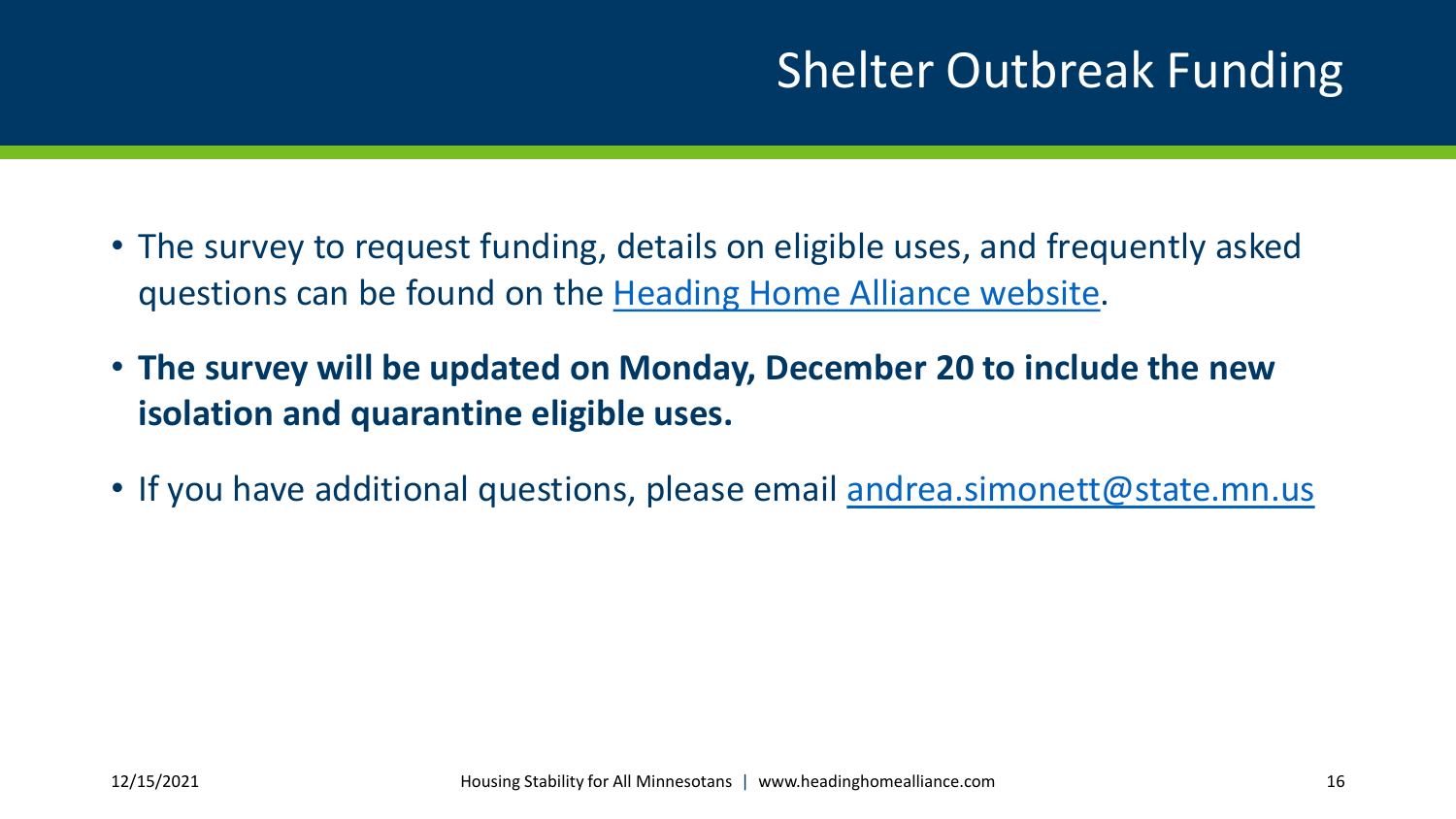## Join the 37th Annual Homelessness Memorial

- Simpson Housing Services is hosting the 37<sup>th</sup> Annual Homeless Memorial on **Thursday, December 16** to honor the Minnesotans who died while homeless this year.
- The Service of Remembrance will be held virtually at 7:00 p.m. and will be livestreamed on Simpson Housing Services Facebook <https://www.facebook.com/simpsonhousing/>
- Find more details on the event on [Simpson's event page](https://www.simpsonhousing.org/2021/12/11/37th-annual-homeless-memorial-march-service/)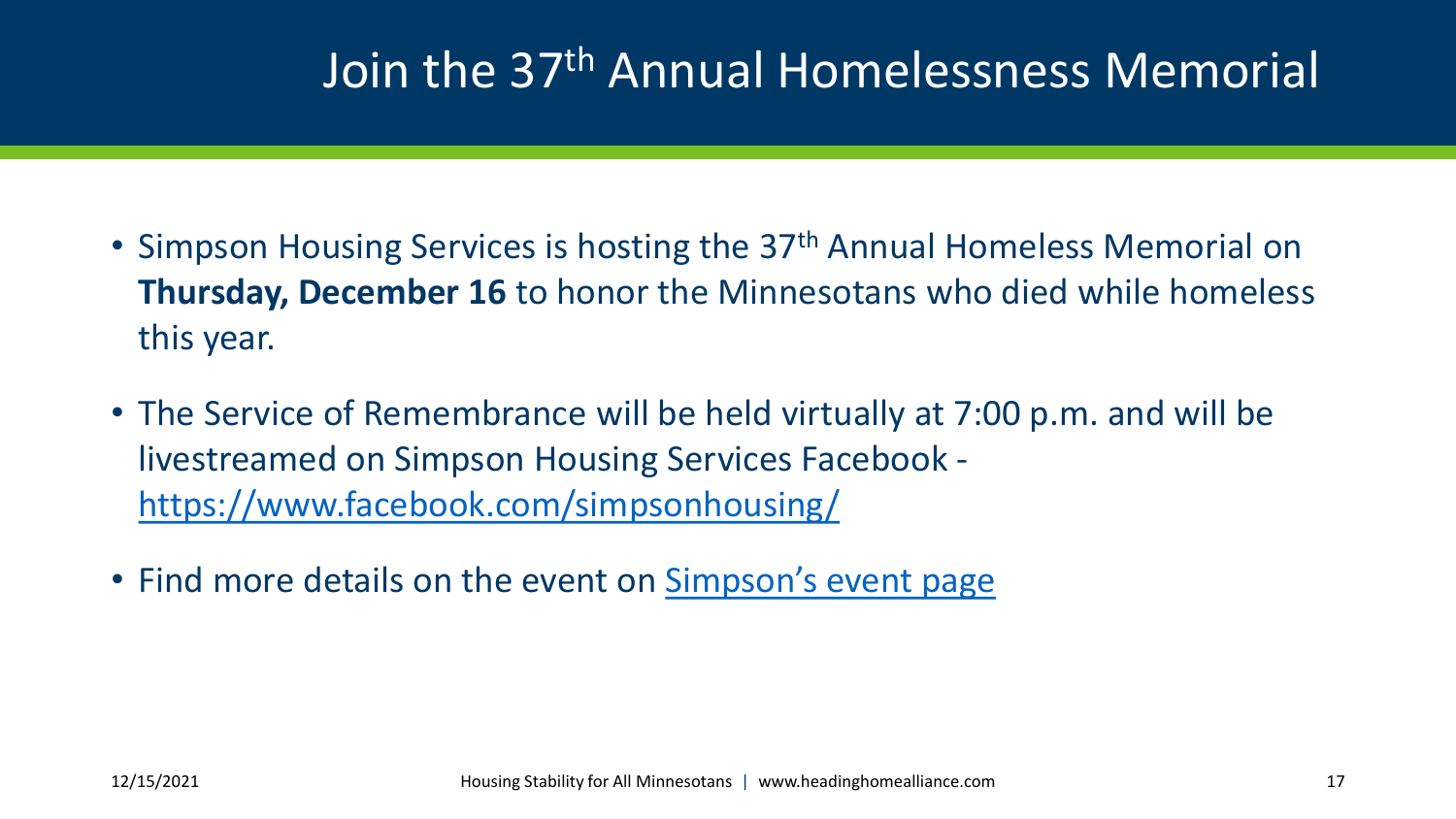## Questions and answers

- We will try to get to every question we can.
	- Click the raise your hand button of the GoToWebinar toolbar. This will allow us to call on you and unmute your line to ask your question
	- On the Questions tab of the GoToWebinar toolbar
	- Email [elizabeth.dressel@state.mn.us](mailto:eric.grumdahl@state.mn.us)